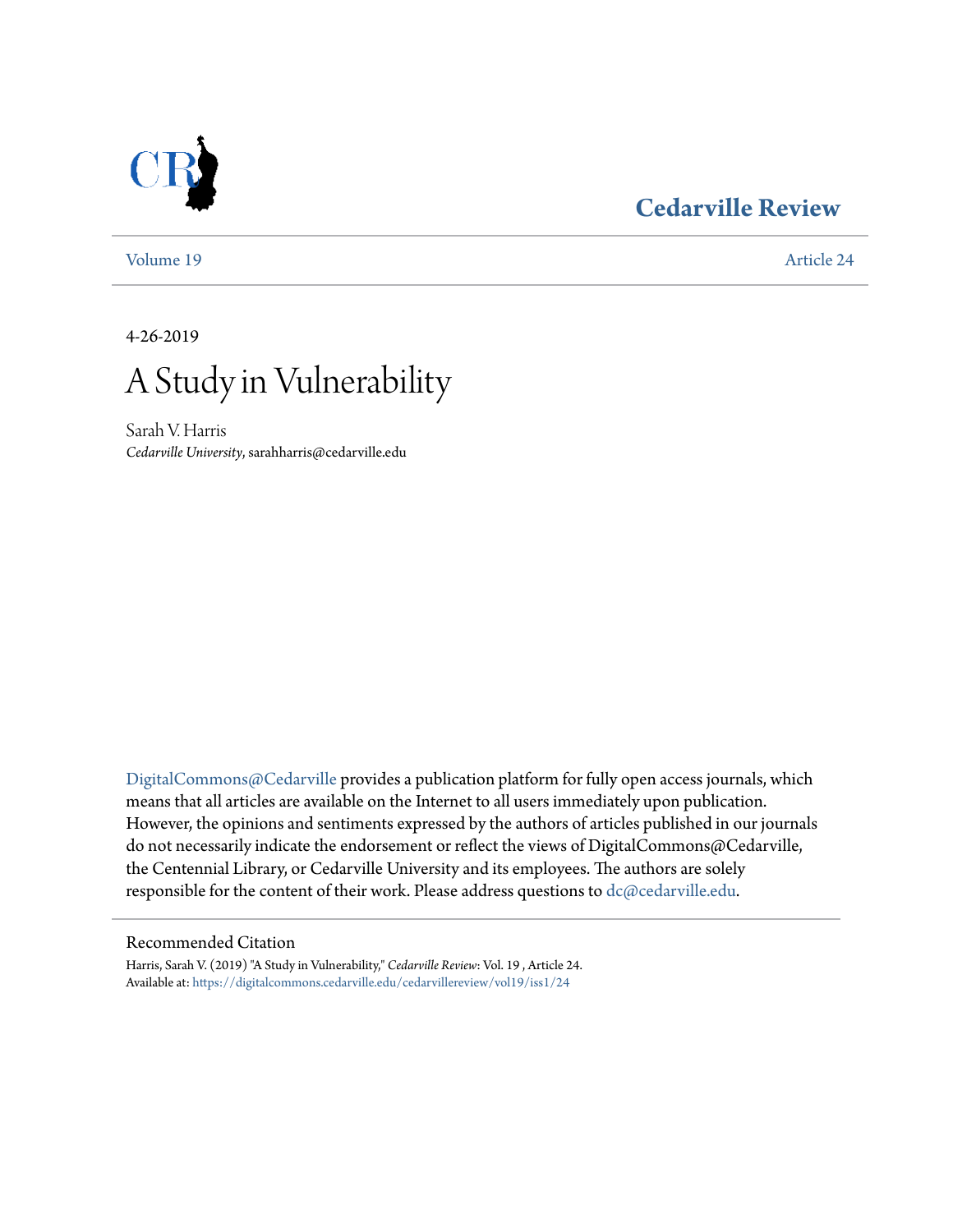# A Study in Vulnerability

Browse the contents of [this issue](https://digitalcommons.cedarville.edu/cedarvillereview/vol19/iss1) of *Cedarville Review*.

#### **Keywords**

Cedarville, art, Sarah Harris

### **Creative Commons License**  $\bigcirc$   $\circ$

This work is licensed under a [Creative Commons Attribution-Noncommercial-No Derivative Works 4.0](http://creativecommons.org/licenses/by-nc-nd/4.0/) [License.](http://creativecommons.org/licenses/by-nc-nd/4.0/)

#### **About the Contributor (Optional)**

Sarah is pursuing a focus in sculptural and conceptual work. Her work primarily focuses on worldview and addresses what it means to be human. Her latest work focuses on the dichotomy between comfort and vulnerability and challenges where one places their identity.

Follow this and additional works at: [https://digitalcommons.cedarville.edu/cedarvillereview](https://digitalcommons.cedarville.edu/cedarvillereview?utm_source=digitalcommons.cedarville.edu%2Fcedarvillereview%2Fvol19%2Fiss1%2F24&utm_medium=PDF&utm_campaign=PDFCoverPages)



Part of the <u>[Art and Design Commons](http://network.bepress.com/hgg/discipline/1049?utm_source=digitalcommons.cedarville.edu%2Fcedarvillereview%2Fvol19%2Fiss1%2F24&utm_medium=PDF&utm_campaign=PDFCoverPages)</u>